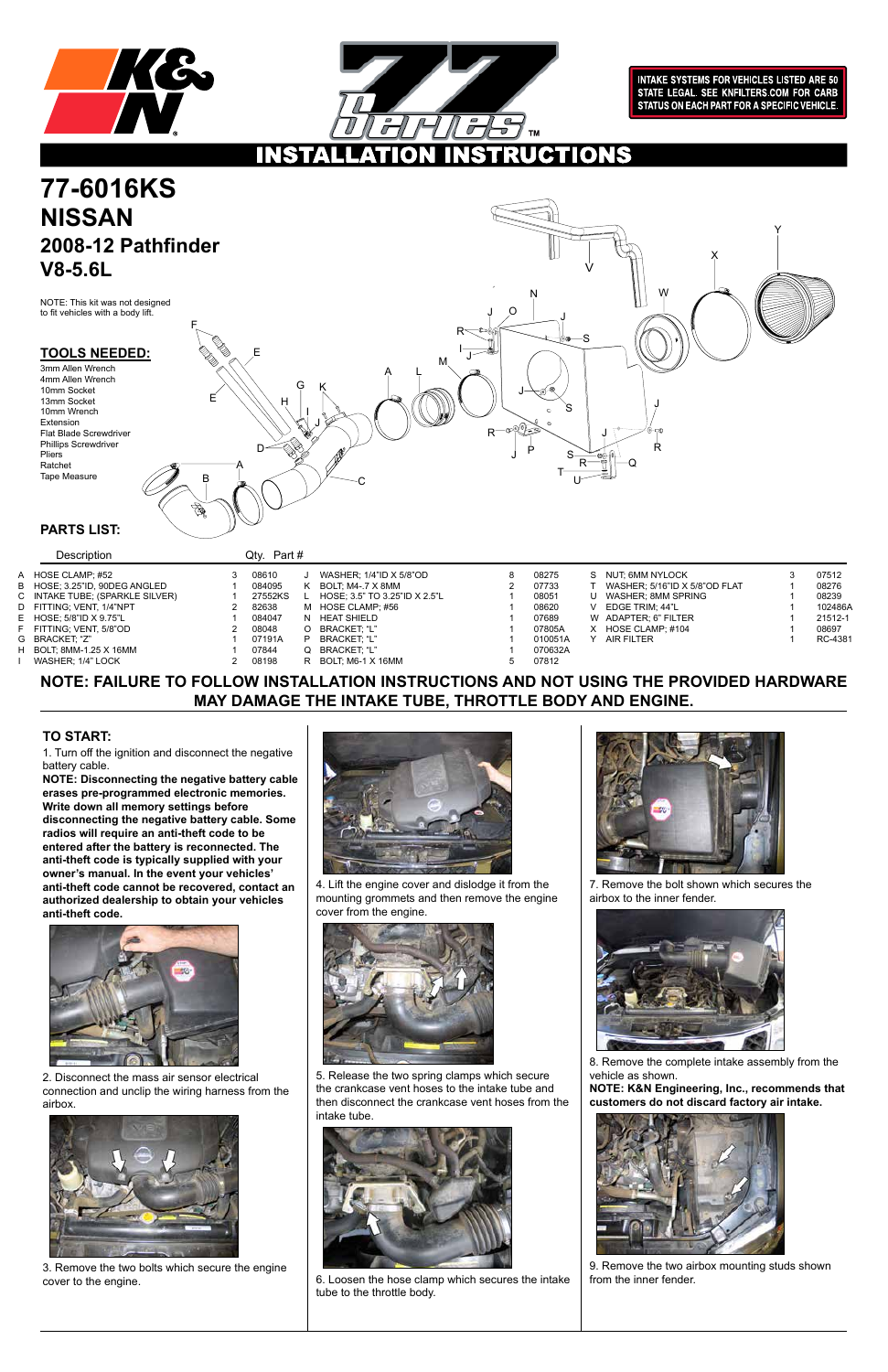## **Continued INSTALLATION INSTRUCTIONS**



11. Install the heat shield mounting bracket (010051) onto the heat shield as shown using the provided hardware.



12. Install the heat shield mounting bracket (070632) onto the heat shield as shown using the provided hardware.



13. Install the provided edge trim onto the heat shield as shown.

**NOTE: Some trimming of the edge trim will be necessary.**





14. Remove the ground strap mounting bolt shown. **NOTE: this bolt will be reused in the next step.**



15. Install the heat shield assembly into position and secure with the provided hardware and the bolt removed in the previous step. **NOTE: Be sure to place the ground strap between the heat shield mounting bracket and inner fender.**

16. Remove the engine ground strap mounting bolt shown.

**NOTE: This bolt will be reused in the next step.**



17. Install the tube mounting bracket (07191) onto the engine and secure with the factory bolt removed in the previous step.

> 25. Attach the two modified crankcase hoses onto the 1/4 NPT fittings.

**NOTE: Be sure to place the ground strap between the bracket and engine.**



18. Install the provided silicone hose (084095) onto the throttle body and secure with the provided hose clamp.



19. Remove the mass air sensor from the stock intake tube as shown.



20. Install the mass air sensor into the K&N® intake



tube and secure with the provided hardware.



21. Install the provided silicone hose (08051) onto the K&N® intake tube as shown and secure with the provided hose clamp.

22. Cut the provided crankcase vent hose into two 4.5" sections as shown.



23. Install the two provided hose menders into the each of the crankcase vent hose sections as shown.



24. Install the two ¼ NPT crankcase vent fittings into the K&N® intake tube as shown. **NOTE: NPT fitting has tapered threads and only designed to be installed until hand tight, then tighten one rotation or when the fitting becomes difficult to return.** 





26. Install the K&N® intake tube assembly and secure to the mounting bracket and silicone hose

with the provided hardware and hose clamp. Then connect the crankcase vent hoses to the factory hoses as shown.



27. Install the filter adapter into the K&N® air filter and secure with the provided hose clamp. **NOTE: Drycharger® air filter wrap; part # RF-1036DK is available to purchase separately. To learn more about Drycharger® filter wraps or look up color availability please visit http://www.knfilters.com®.**



10. Install the heat shield mounting bracket (07805) onto the heat shield as shown using the provided hardware.